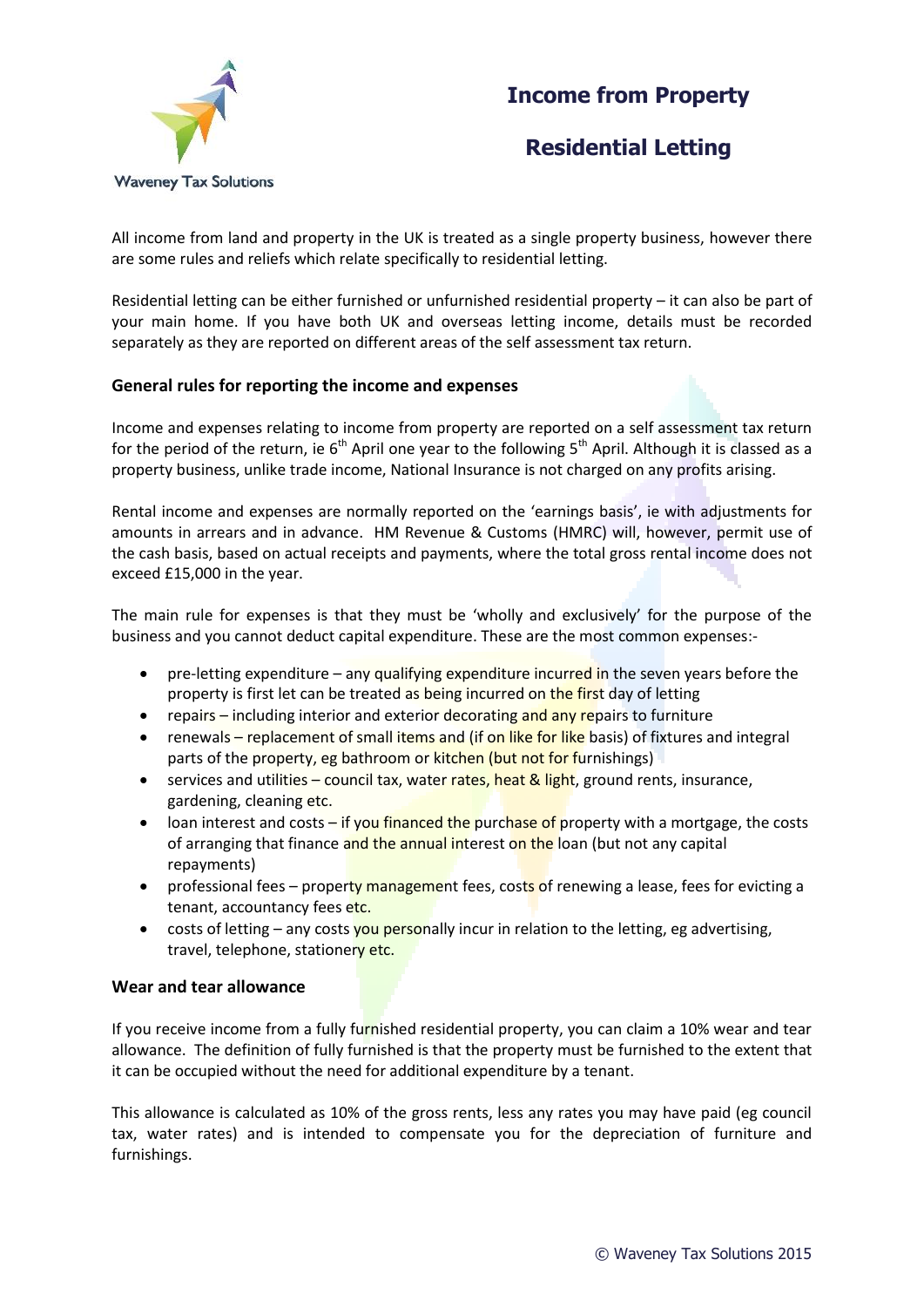

# **Income from Property**

**Residential Letting**

**NB** There used to be an alternative option to the wear and tear allowance for certain capital expenditure called the renewals basis, however that option was withdrawn from 6 April 2013.

### **Landlord's energy saving allowance**

This allowance gives tax relief on certain energy-saving items and is available for expenditure incurred up to 5 April 2015. The relief is limited to £1,500 per dwelling (one building split into four flats counts as four dwellings) and will only be given where the expense is incurred after (rather than during the course of) construction.

The qualifying items are:

- Cavity wall insulation
- Loft insulation
- Floor insulation
- Hot water system insulation
- Draught proofing

It is not possible to claim this allowance in respect of furnished holiday lets or where you let out part of your main home, however it is available on overseas lettings.

#### **Letting out part of your main home**

If you let out part of your main home, you may be entitled to rent-a-room relief. The room, or rooms, must be let fully furnished and must be for residential purposes.

The relief gives an exemption of up to  $E4,250$  per year, but it is important to note that this exemption is for the property, not per tenant, per room or for each owner.

If the gross rents are less than the exemption, the profit is treated as being nil (you cannot use the allowance to create a loss). If the rents exceed the exemption, you can either deduct the exemption to give the taxable amount, or deduct expenses in the usual way as you would for any other letting.

#### **Losses**

Income from property is not taxed in the same way as self-employment or partnership profits. No National Insurance is charged on the income and profits do not count as earning for pension purposes.

Likewise, any losses arising from a property business are not treated in the same way as selfemployment or partnership losses. Losses arising from a UK property business cannot be offset against any other income received – instead, they must be carried forward and offset against future property income profits.